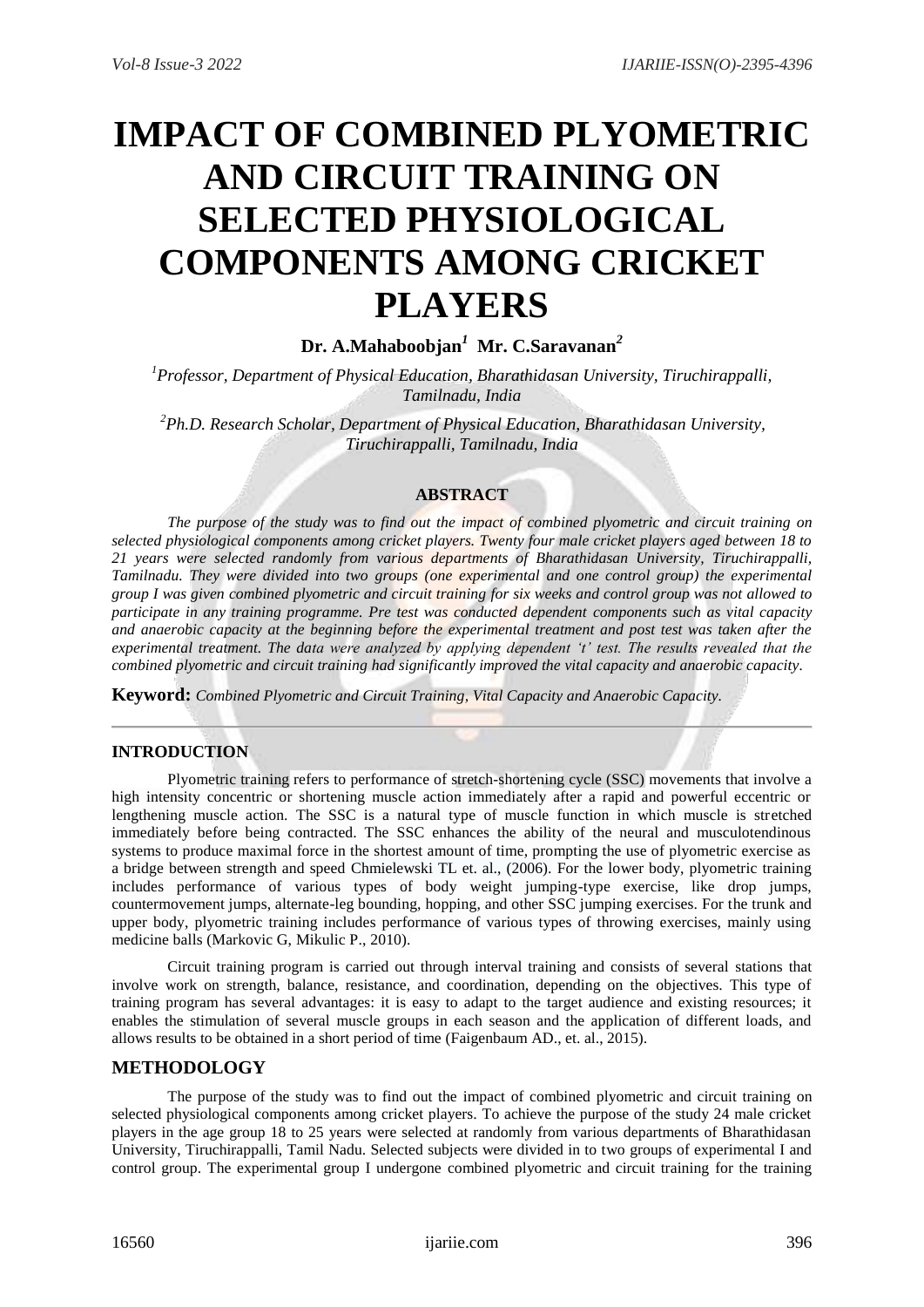period six weeks three alternate days per week. The control group were maintained their daily routine activities and no special training was given. The following criterion components were selected and tested.

| S. No.   | Components         | <b>Test</b> | <b>Unit Measurement</b> |  |  |
|----------|--------------------|-------------|-------------------------|--|--|
| . .      | Vital Capacity     | 50 mts run  | <b>Sec</b>              |  |  |
| <u>.</u> | Anaerobic Capacity | 150 mts run | Sec                     |  |  |

**Table - I:** Selection of Physiological Components and Tests

The data pertaining to the physiological components in this study were examined by using dependent 't' test to find out the significant improvement and tested at 0.05 level of significance. The data obtained for vital capacity and anaerobic capacity of the pre test and post test means of experimental and control group have been analyzed and presented in Table II.

**Table II:** Computation of 't' Ratio between Pre and Post test Scores of Experimental and Control Group

| <b>Components</b>     | <b>Group Name</b>         | <b>Mean</b> |        | <b>SD</b> |             | <b>SD</b><br><b>Error</b> | DF | 't' ratio |
|-----------------------|---------------------------|-------------|--------|-----------|-------------|---------------------------|----|-----------|
|                       |                           | Pre         | Post   | Pre       | <b>Post</b> |                           |    |           |
| Vital Capacity        | <b>Experimental Group</b> | 3.75        | 4.15   | 0.61      | 0.42        | 0.076                     | 11 | $5.26*$   |
|                       | Control Group             | 3.72        | 3.60   | 0.51      | 0.41        | 0.084                     |    | 1.42      |
| Anaerobic<br>Capacity | <b>Experimental Group</b> | 121.20      | 134.73 | 15.40     | 17.11       | 0.914                     | 11 | 14.80*    |
|                       | Control Group             | 121.03      | 119.23 | 15.41     | 14.41       | 0.86                      |    | 2.08      |

The table II shows that the mean values of pre-test and post-test of experimental group in vital capacity were 3.75 and 4.15 respectively. The mean values of pre-test and post-test of control group in speed were 3.72 and 3.60 respectively. The obtained 't' ratio of the experimental group and control group was 5.26 and 1.42. The obtained 't' ratio of the experimental group was greater and control group was lesser than the required table value of 2.20 for significance at 0.05 level of with 11 degrees of freedom. Since it was found that the experimental group was statistically significant and the control group was found statistically insignificant. The result of this study statistically proved that the experimental group showed significant improvement on vital capacity due to plyometric and circuit training on male cricket players.

The table II shows that the mean values of pre-test and post-test of experimental group in anaerobic capacity were 121.20 and 134.73 respectively. The mean values of pre-test and post-test of control group in anaerobic capacity were 121.03 and 119.23 respectively. The obtained 't' ratio of the experimental group and control group was 14.80 and 2.08. The obtained 't' ratio of the experimental group was greater and control group was lesser than the required table value of 2.20 for significance at 0.05 level of with 11 degrees of freedom. Since it was found that the experimental group was statistically significant and the control group was found statistically insignificant. The result of this study statistically proved that the experimental group showed significant improvement on anaerobic capacity due to combined plyometric and circuit training on male cricket players.

The pre and post test mean values of combined plyometric and circuit training group and control groups on vital capacity and anaerobic capacity are graphically represented in the figure 1.